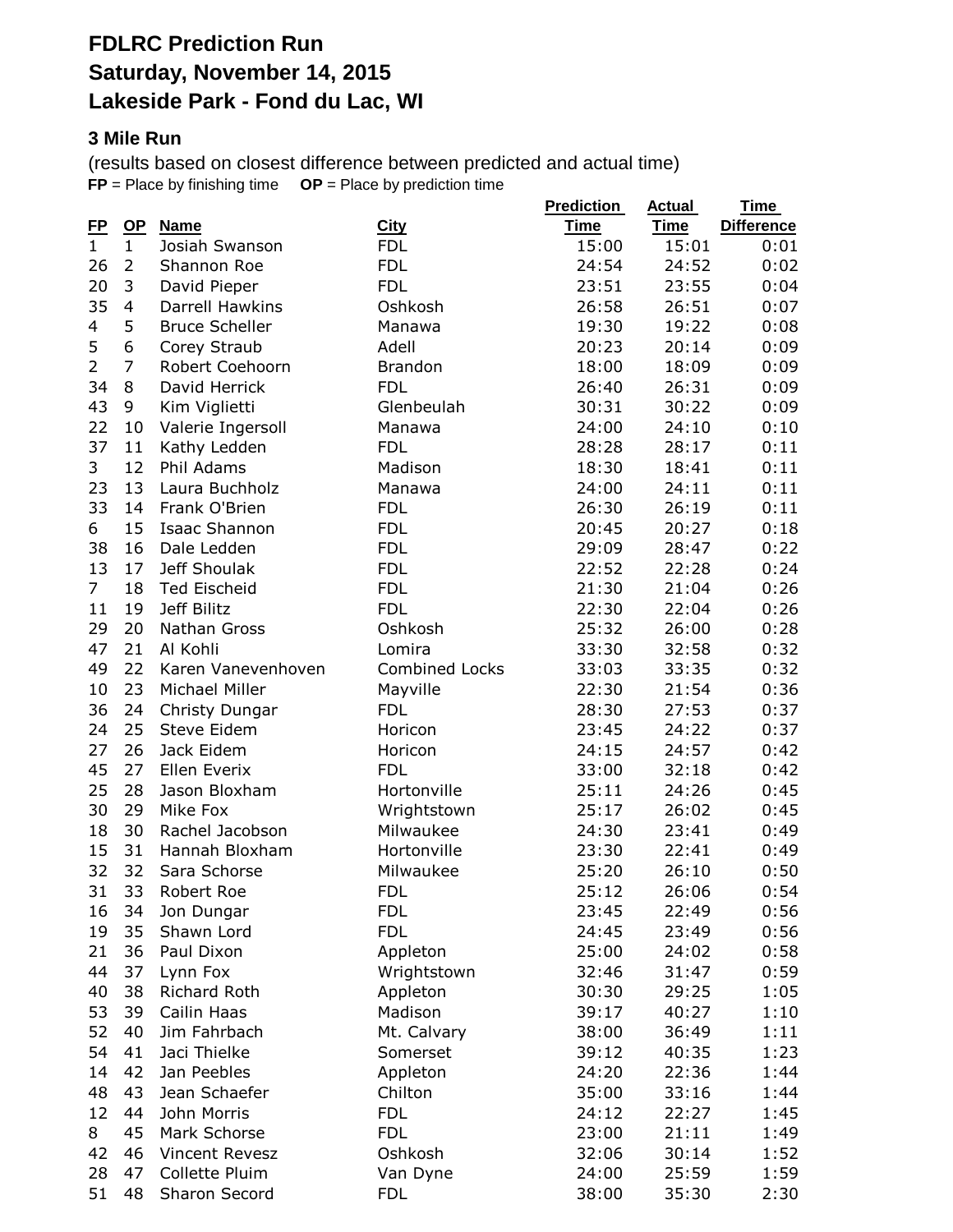|  | 50 49 Kelly O'Brien    | FDL.        | 38:00 | 35:29 | 2:31 |
|--|------------------------|-------------|-------|-------|------|
|  | 46 50 Nick Thielke     | Somerset    | 35:16 | 32:19 | 2:57 |
|  | 9 51 Carter Straub     | Adell       | 24:24 | 21:23 | 3:01 |
|  | 39 52 Matthew O'Connor | Chicago, IL | 33:00 | 29:24 | 3:36 |
|  | 55 53 Thao Hoang       | FDL.        | 45:00 | 40:58 | 4:02 |
|  | 41 54 Tom Swingen      | FDL.        | 34:46 | 29:58 | 4:48 |
|  | 17 55 Nicholas Matysik | FDL.        | 28:00 | 23:10 | 4:50 |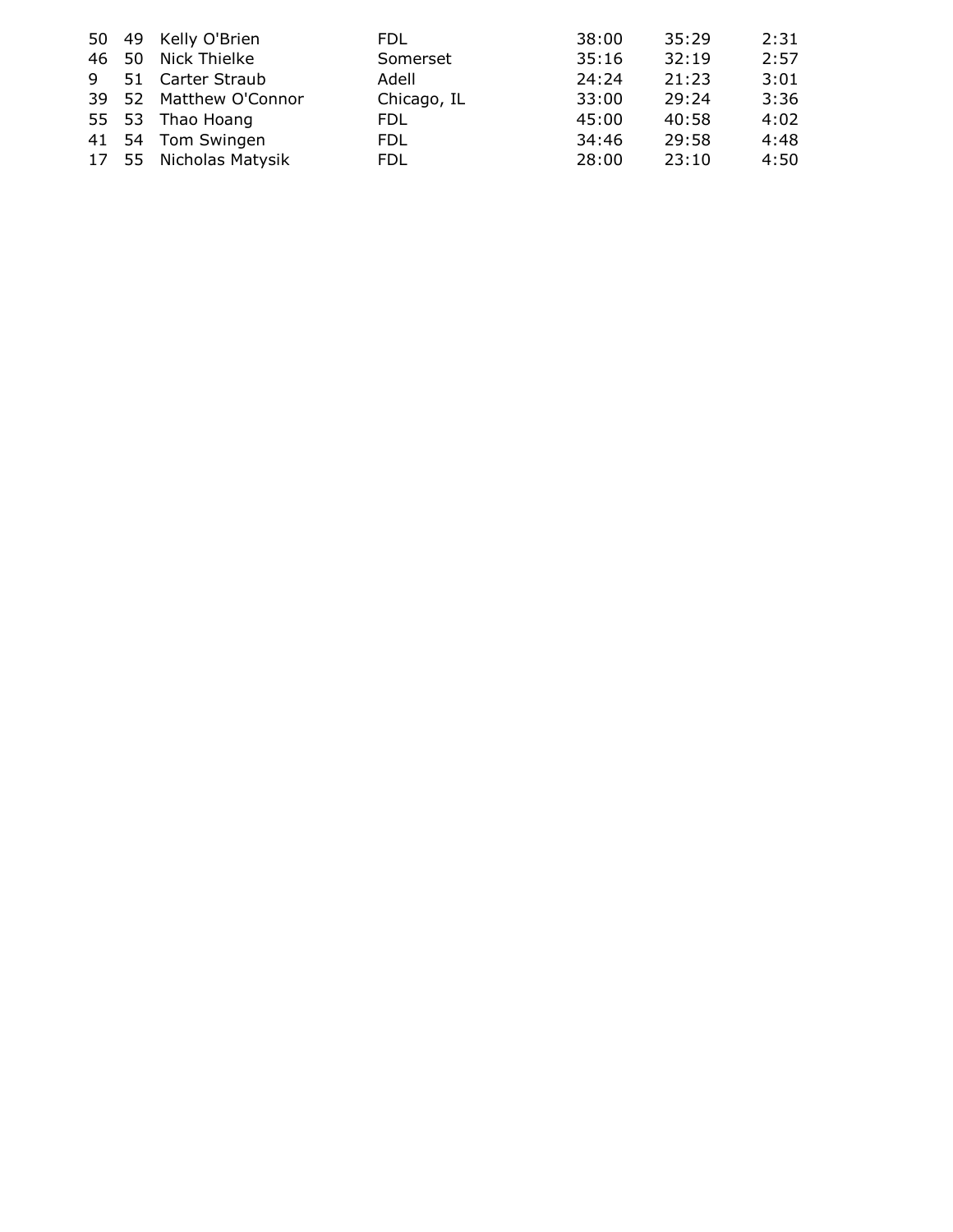# **FDLRC Prediction Run Saturday, November 14, 2015 Lakeside Park - Fond du Lac, WI**

#### **1 1/2 Mile Run/Walk**

(results based on closest difference between predicted and actual time) **FP** = Place by finishing time **OP** = Place by prediction time

|                 |                           |                            |                             | <b>Prediction</b>    | <b>Actual</b><br><b>Time</b> | <u>Time</u>               |
|-----------------|---------------------------|----------------------------|-----------------------------|----------------------|------------------------------|---------------------------|
| <u>FP</u><br>37 | <u>OP</u><br>$\mathbf{1}$ | <b>Name</b><br>Barb Zuiker | <b>City</b><br>Port Edwards | <b>Time</b><br>25:25 | 25:27                        | <b>Difference</b><br>0:02 |
|                 | 2                         | Ben Ziarnik                | Oshkosh                     | 20:15                | 20:11                        |                           |
| 26              |                           |                            |                             |                      |                              | 0:04                      |
| $\overline{2}$  | 3                         | Corey Splittgerber         | <b>Berlin</b>               | 9:35                 | 9:31                         | 0:04                      |
| 38              | 4                         | Jeff Zuiker                | Port Edwards                | 25:37                | 25:32                        | 0:05                      |
| 3               | 5                         | Ron Brault                 | <b>FDL</b>                  | 11:10                | 11:05                        | 0:05                      |
| 9               | 6                         | Davin Munoz                | Neenah                      | 13:05                | 13:00                        | 0:05                      |
| 33              | $\overline{7}$            | John Miller                | Glenview, IL                | 21:21                | 21:27                        | 0:06                      |
| 10              | 8                         | Carlos Munoz               | <b>FDL</b>                  | 13:10                | 13:01                        | 0:09                      |
| $\mathbf{1}$    | 9                         | <b>Bruce Scheller</b>      | Manawa                      | 9:20                 | 9:11                         | 0:09                      |
| 17              | 10                        | Kyle Haas                  | De Pere                     | 16:45                | 16:36                        | 0:09                      |
| 31              | 11                        | Pam Ziarnik                | Novi, MI                    | 21:10                | 21:21                        | 0:11                      |
| 11              | 12                        | Maria Munoz                | <b>FDL</b>                  | 13:15                | 13:02                        | 0:13                      |
| 16              | 13                        | Jenny Haas                 | De Pere                     | 16:20                | 16:35                        | 0:15                      |
| 20              | 14                        | Robert Kirst               | Kewaskum                    | 18:40                | 18:25                        | 0:15                      |
| 34              | 15                        | Mike Ziarnik               | Cambridge                   | 24:00                | 24:16                        | 0:16                      |
| 40              | 16                        | Shawn Gross                | Oshkosh                     | 27:15                | 26:58                        | 0:17                      |
| 14              | 17                        | Joel Peebles               | Crystal Lake, IL            | 14:20                | 14:03                        | 0:17                      |
| 30              | 18                        | Pat Ziarnik                | Novi, MI                    | 21:00                | 21:20                        | 0:20                      |
| 29              | 19                        | <b>Steve Haas</b>          | Menasha                     | 20:30                | 20:51                        | 0:21                      |
| 12              | 20                        | John Matysik               | <b>FDL</b>                  | 12:50                | 13:14                        | 0:24                      |
| 13              | 21                        | Kathi Seidl-Deschand       | <b>FDL</b>                  | 12:50                | 13:15                        | 0:25                      |
| 18              | 22                        | Sarah Everson              | <b>FDL</b>                  | 16:45                | 17:19                        | 0:34                      |
| 32              | 23                        | <b>Ruth Dixon</b>          | Appleton                    | 22:00                | 21:26                        | 0:34                      |
| 6               | 24                        | Jaimie Deschand            | <b>FDL</b>                  | 11:15                | 11:50                        | 0:35                      |
| 8               | 25                        | Andy Ziarnik               | Lake Mills                  | 13:30                | 12:53                        | 0:37                      |
| 27              | 26                        | Colleen Haas               | Menasha                     | 21:00                | 20:22                        | 0:38                      |
| 35              | 27                        | Cindy Matznick             | Mt Calvary                  | 24:03                | 24:47                        | 0:44                      |
| 19              | 28                        | Dawn Winter                | <b>FDL</b>                  | 18:22                | 17:32                        | 0:50                      |
| 25              | 29                        | Mary Schumann              | Oshkosh                     | 21:10                | 20:09                        | 1:01                      |
| 24              | 30                        | Jerry Robl                 | Oshkosh                     | 21:00                | 19:58                        | 1:02                      |
| 36              | 31                        | Jeff Matznick              | Mt Calvary                  | 24:06                | 25:08                        | 1:02                      |
| 22              | 32                        | Shannon Scoresky           | <b>FDL</b>                  | 17:30                | 18:42                        | 1:12                      |
| 5               | 33                        | Sophie Schmidt             | <b>FDL</b>                  | 13:00                | 11:44                        | 1:16                      |
| 21              | 34                        | Lisa Laudolff              | <b>FDL</b>                  | 20:10                | 18:33                        | 1:37                      |
| $\overline{4}$  | 35                        | Alexis Lord                | <b>FDL</b>                  | 13:00                | 11:22                        | 1:38                      |
| 28              | 36                        | Micaela Bartlett           | Oshkosh                     | 18:50                | 20:30                        | 1:40                      |
| 23              | 37                        | Joe Ziarnik                | Madison                     | 20:30                | 18:49                        | 1:41                      |
| 39              | 38                        | Meg Gross                  | Oshkosh                     | 24:50                | 26:47                        | 1:57                      |
| 15              | 39                        | Leon Vanevenhoven          | Kaukauna                    | 13:00                | 15:12                        | 2:12                      |
| $\overline{7}$  | 40                        | Michael Deschand           | <b>FDL</b>                  | 9:45                 | 12:05                        | 2:20                      |
| 41              | 41                        | Nancy Schumacher           | <b>FDL</b>                  | 23:00                | 26:59                        | 3:59                      |
|                 |                           |                            |                             |                      |                              |                           |